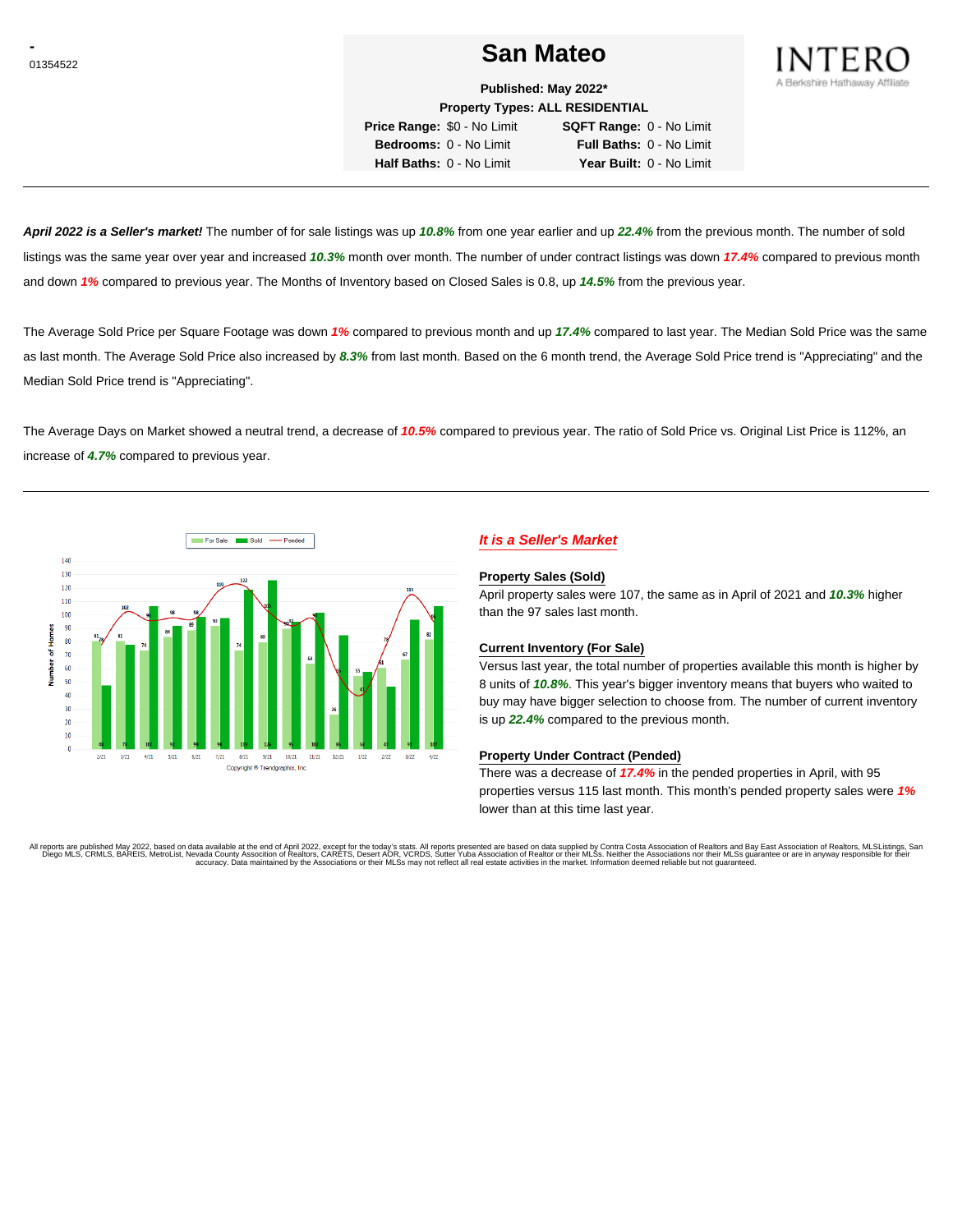# **CONSTRUCTED San Mateo San Mateo**



**Published: May 2022\***

**Property Types: ALL RESIDENTIAL**

**Price Range:** \$0 - No Limit **SQFT Range:** 0 - No Limit

**Bedrooms:** 0 - No Limit **Full Baths:** 0 - No Limit **Half Baths:** 0 - No Limit **Year Built:** 0 - No Limit

## **The Average Sold Price per Square Footage is Neutral\***

The Average Sold Price per Square Footage is a great indicator for the direction of property values. Since Median Sold Price and Average Sold Price can be impacted by the 'mix' of high or low end properties in the market, the Average Sold Price per Square Footage is a more normalized indicator on the direction of property values. The April 2022 Average Sold Price per Square Footage of \$1199 was down **1%** from \$1211 last month and up **17.4%** from \$1021 in April of last year.

\* Based on 6 month trend – Appreciating/Depreciating/Neutral





### **The Days on Market Shows Neutral Trend\***

The average Days on Market (DOM) shows how many days the average property is on the market before it sells. An upward trend in DOM trends to indicate a move towards more of a Buyer's market, a downward trend indicates a move towards more of a Seller's market. The DOM for April 2022 was 17, up **88.9%** from 9 days last month and down **10.5%** from 19 days in April of last year.

### **The Sold/Original List Price Ratio Remains Steady\*\***

The Sold Price vs. Original List Price reveals the average amount that sellers are agreeing to come down from their original list price. The lower the ratio is below 100% the more of a Buyer's market exists, a ratio at or above 100% indicates more of a Seller's market. This month Sold Price vs. Original List Price of 112% is down **2.6%** % from last month and up from **4.7%** % in April of last year.

\* Based on 6 month trend – Upward/Downward/Neutral

\*\* Based on 6 month trend - Rising/Falling/Remains Steady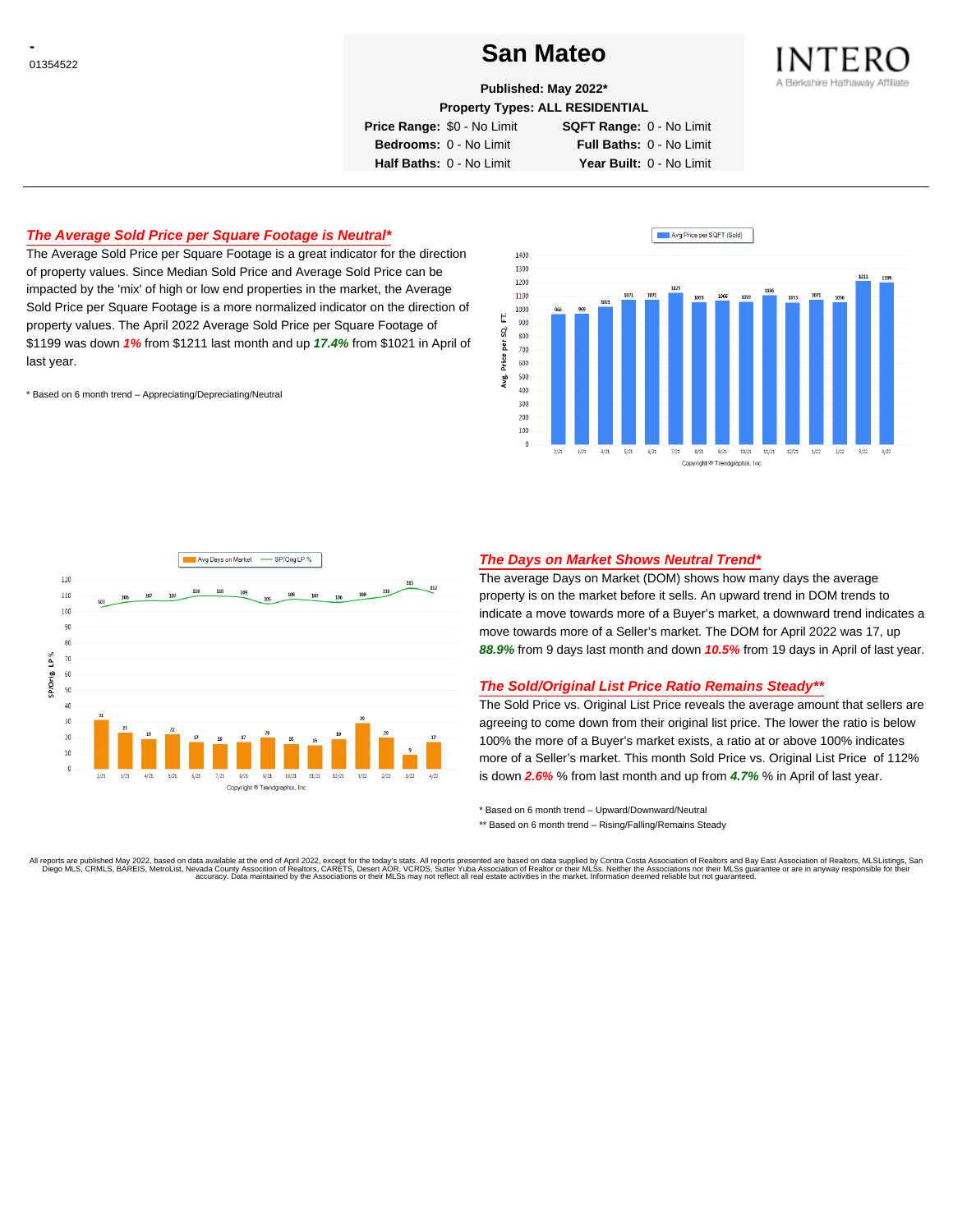# **Constanting to the Contract of the San Mateo** Constanting to the San Mateo



**Published: May 2022\***

**Property Types: ALL RESIDENTIAL**

**Price Range:** \$0 - No Limit **SQFT Range:** 0 - No Limit

**Bedrooms:** 0 - No Limit **Full Baths:** 0 - No Limit **Half Baths:** 0 - No Limit **Year Built:** 0 - No Limit

## **The Average For Sale Price is Neutral\***

The Average For Sale Price in April was \$1,262,000, down **12.6%** from \$1,444,000 in April of 2021 and up **5.6%** from \$1,195,000 last month.

## **The Average Sold Price is Appreciating\***

The Average Sold Price in April was \$2,032,000, up **15.8%** from \$1,755,000 in April of 2021 and up **8.3%** from \$1,876,000 last month.

### **The Median Sold Price is Appreciating\***

The Median Sold Price in April was \$1,810,000, up **9.7%** from \$1,650,000 in April of 2021 and the same as last month.

\* Based on 6 month trend – Appreciating/Depreciating/Neutral





## **It is a Seller's Market\***

A comparatively lower Months of Inventory is more beneficial for sellers while a higher months of inventory is better for buyers.

\*Buyer's market: more than 6 months of inventory Seller's market: less than 3 months of inventory Neutral market: 3 – 6 months of inventory

#### **Months of Inventory based on Closed Sales**

The April 2022 Months of Inventory based on Closed Sales of 0.8 was increased by **14.5%** compared to last year and up **14.5%** compared to last month. April 2022 is Seller's market.

#### **Months of Inventory based on Pended Sales**

The April 2022 Months of Inventory based on Pended Sales of 0.9 was increased by **13%** compared to last year and up **51.5%** compared to last month. April 2022 is Seller's market.